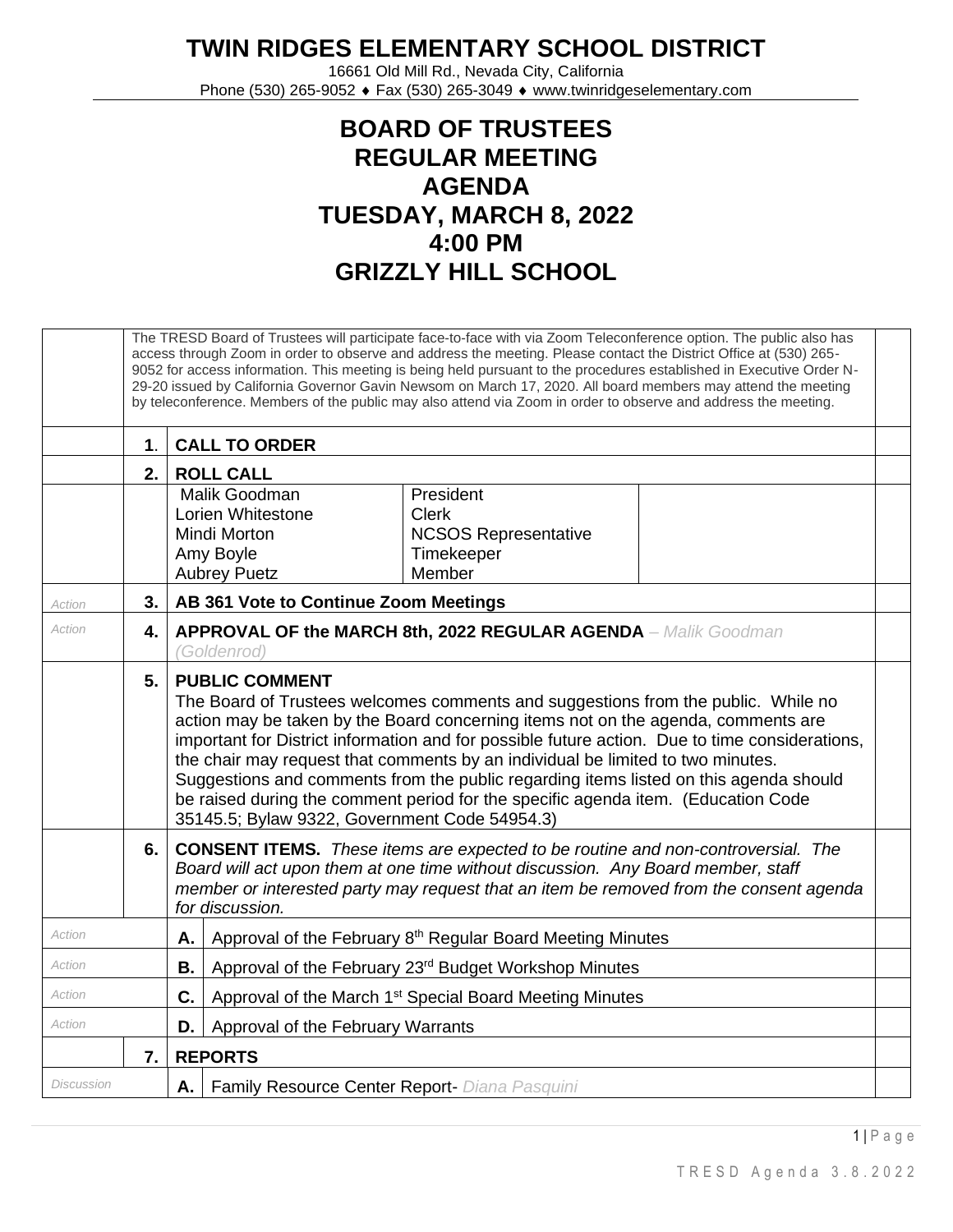| Discussion               |     | В.                                       | Grizzly Hill School Report (87 Students Enrolled) - Melissa Madigan                                                                                                                                                     |                                                                                                                         |                |                |                |                   |   |             |                |                         |              |              |  |  |
|--------------------------|-----|------------------------------------------|-------------------------------------------------------------------------------------------------------------------------------------------------------------------------------------------------------------------------|-------------------------------------------------------------------------------------------------------------------------|----------------|----------------|----------------|-------------------|---|-------------|----------------|-------------------------|--------------|--------------|--|--|
|                          |     |                                          | Grade                                                                                                                                                                                                                   | TK/K                                                                                                                    | 1              | $\overline{2}$ | 3              | 4                 | 5 | 6           | $\overline{7}$ | 8                       | <b>Total</b> |              |  |  |
|                          |     |                                          | <b>Students</b>                                                                                                                                                                                                         | 1/6                                                                                                                     | 8              | 8              | 11             | 14                | 5 | $\mathsf g$ | 15             | 10                      | 87           |              |  |  |
| Discussion               |     | C.                                       | Washington School Report (6 Students Enrolled)- Adam Pearcy/Melissa Madigan                                                                                                                                             |                                                                                                                         |                |                |                |                   |   |             |                |                         |              |              |  |  |
|                          |     |                                          |                                                                                                                                                                                                                         | Grade                                                                                                                   | Κ              | 1              | $\overline{2}$ | $\mathbf{3}$<br>4 |   | 5           | 6              | $\overline{\mathbf{r}}$ | 8            | <b>Total</b> |  |  |
|                          |     |                                          |                                                                                                                                                                                                                         | <b>Students</b>                                                                                                         | $\overline{2}$ | 1              | 0              | 0<br>0            |   | 0           | $\overline{2}$ | 0                       | 1            | 6            |  |  |
| Discussion               |     | D.                                       |                                                                                                                                                                                                                         | Oak Tree Preschool Report (21 Students Enrolled) - Pam Langley/Melissa Madigan                                          |                |                |                |                   |   |             |                |                         |              |              |  |  |
| Discussion               |     | Е.                                       | Facilities Management Report- Ed Acosta                                                                                                                                                                                 |                                                                                                                         |                |                |                |                   |   |             |                |                         |              |              |  |  |
| <b>Discussion</b>        |     | F.<br><b>Board Report- Malik Goodman</b> |                                                                                                                                                                                                                         |                                                                                                                         |                |                |                |                   |   |             |                |                         |              |              |  |  |
|                          | 8.  |                                          |                                                                                                                                                                                                                         | <b>DISCUSSION/ACTION ITEMS</b>                                                                                          |                |                |                |                   |   |             |                |                         |              |              |  |  |
| Discussion/Action        |     | Α.                                       |                                                                                                                                                                                                                         | Resolution #22-02 Rescinding Committed Fund Balance For Investment Outside the<br><b>County Office-</b> Sunshine Bender |                |                |                |                   |   |             |                |                         |              |              |  |  |
| Discussion/Action        |     | В.                                       | Resolution #22-05 Designation of a Representative and an Alternate to the School's<br>Insurance Group Joint Powers Board- Sunshine Bender                                                                               |                                                                                                                         |                |                |                |                   |   |             |                |                         |              |              |  |  |
| Discussion/Action        |     | C.                                       |                                                                                                                                                                                                                         | Athletic Instructor for the 2022 School Year- Melissa Madigan                                                           |                |                |                |                   |   |             |                |                         |              |              |  |  |
| <b>Discussion/Action</b> |     | D.                                       |                                                                                                                                                                                                                         | <b>Curriculum Adoption- Melissa Madigan</b>                                                                             |                |                |                |                   |   |             |                |                         |              |              |  |  |
| Discussion/Action        |     | Е.                                       |                                                                                                                                                                                                                         | <b>Comprehensive Safety Plan- Freya Johnson</b>                                                                         |                |                |                |                   |   |             |                |                         |              |              |  |  |
| Discussion/Action        |     | F.                                       |                                                                                                                                                                                                                         | <b>Certificated Layoff Notices- Melissa Madigan</b>                                                                     |                |                |                |                   |   |             |                |                         |              |              |  |  |
| Discussion/Action        |     | G.                                       | <b>Classified Layoff Notices- Melissa Madigan</b>                                                                                                                                                                       |                                                                                                                         |                |                |                |                   |   |             |                |                         |              |              |  |  |
| Discussion/Action        |     | Η.                                       | Approve 2021/2022 Budget Revision Number Two and Second Period Interim Report-<br>Darlene Waddle                                                                                                                        |                                                                                                                         |                |                |                |                   |   |             |                |                         |              |              |  |  |
| Discussion/Action        |     | ı.                                       | <b>Field Trips-</b> Malik Goodman/Staff                                                                                                                                                                                 |                                                                                                                         |                |                |                |                   |   |             |                |                         |              |              |  |  |
| <b>Discussion/Action</b> |     | J.                                       | <b>LCAP Update-</b> Melissa Madigan                                                                                                                                                                                     |                                                                                                                         |                |                |                |                   |   |             |                |                         |              |              |  |  |
| Discussion/Action        |     | Κ.                                       | <b>CSEA Update-</b> Erin Riley                                                                                                                                                                                          |                                                                                                                         |                |                |                |                   |   |             |                |                         |              |              |  |  |
| Discussion/Action        |     | L.                                       | <b>TRTA Update- Tiffany Caughey</b>                                                                                                                                                                                     |                                                                                                                         |                |                |                |                   |   |             |                |                         |              |              |  |  |
|                          | 7.  |                                          |                                                                                                                                                                                                                         | <b>PUBLIC COMMENT ON CLOSED SESSION ITEMS - Malik Goodman</b>                                                           |                |                |                |                   |   |             |                |                         |              |              |  |  |
|                          | 8.  |                                          | <b>CLOSED SESSION</b>                                                                                                                                                                                                   |                                                                                                                         |                |                |                |                   |   |             |                |                         |              |              |  |  |
| <b>Discussion/Action</b> |     | Α.                                       |                                                                                                                                                                                                                         |                                                                                                                         |                |                |                |                   |   |             |                |                         |              |              |  |  |
| Discussion/Action        |     | В.                                       | Public Employee Discipline/Dismissal/Release (Government Code § 54957(b))<br>Conference with Labor Negotiator (Government Code § 54957.6). Employee<br>Organizations: CSEA and TRTA. Agency Negotiator: Melissa Madigan |                                                                                                                         |                |                |                |                   |   |             |                |                         |              |              |  |  |
|                          | 8.  |                                          | <b>RECESS /RECONVENE - Report Out on Closed Session</b> - Malik Goodman                                                                                                                                                 |                                                                                                                         |                |                |                |                   |   |             |                |                         |              |              |  |  |
|                          |     | Α.                                       | Reportable Action Taken Regarding Public Employee Discipline/Dismissal/Release<br>(Government Code § 54957(b))                                                                                                          |                                                                                                                         |                |                |                |                   |   |             |                |                         |              |              |  |  |
|                          |     | В.                                       | Conference with Labor Negotiator (Government Code § 54957.6). Employee<br>Organizations: CSEA and TRTA. Agency Negotiator: Melissa Madigan                                                                              |                                                                                                                         |                |                |                |                   |   |             |                |                         |              |              |  |  |
| <b>Discussion</b>        | 9.  |                                          | <b>FUTURE AGENDA ITEMS DISCUSSION</b>                                                                                                                                                                                   |                                                                                                                         |                |                |                |                   |   |             |                |                         |              |              |  |  |
|                          | 10. |                                          | <b>UPCOMING MEETINGS:</b> April 5 <sup>th</sup> 2022 at Washington School                                                                                                                                               |                                                                                                                         |                |                |                |                   |   |             |                |                         |              |              |  |  |
|                          | 11. |                                          | <b>ADJOURNMENT</b>                                                                                                                                                                                                      |                                                                                                                         |                |                |                |                   |   |             |                |                         |              |              |  |  |
|                          |     |                                          |                                                                                                                                                                                                                         |                                                                                                                         |                |                |                |                   |   |             |                |                         |              |              |  |  |